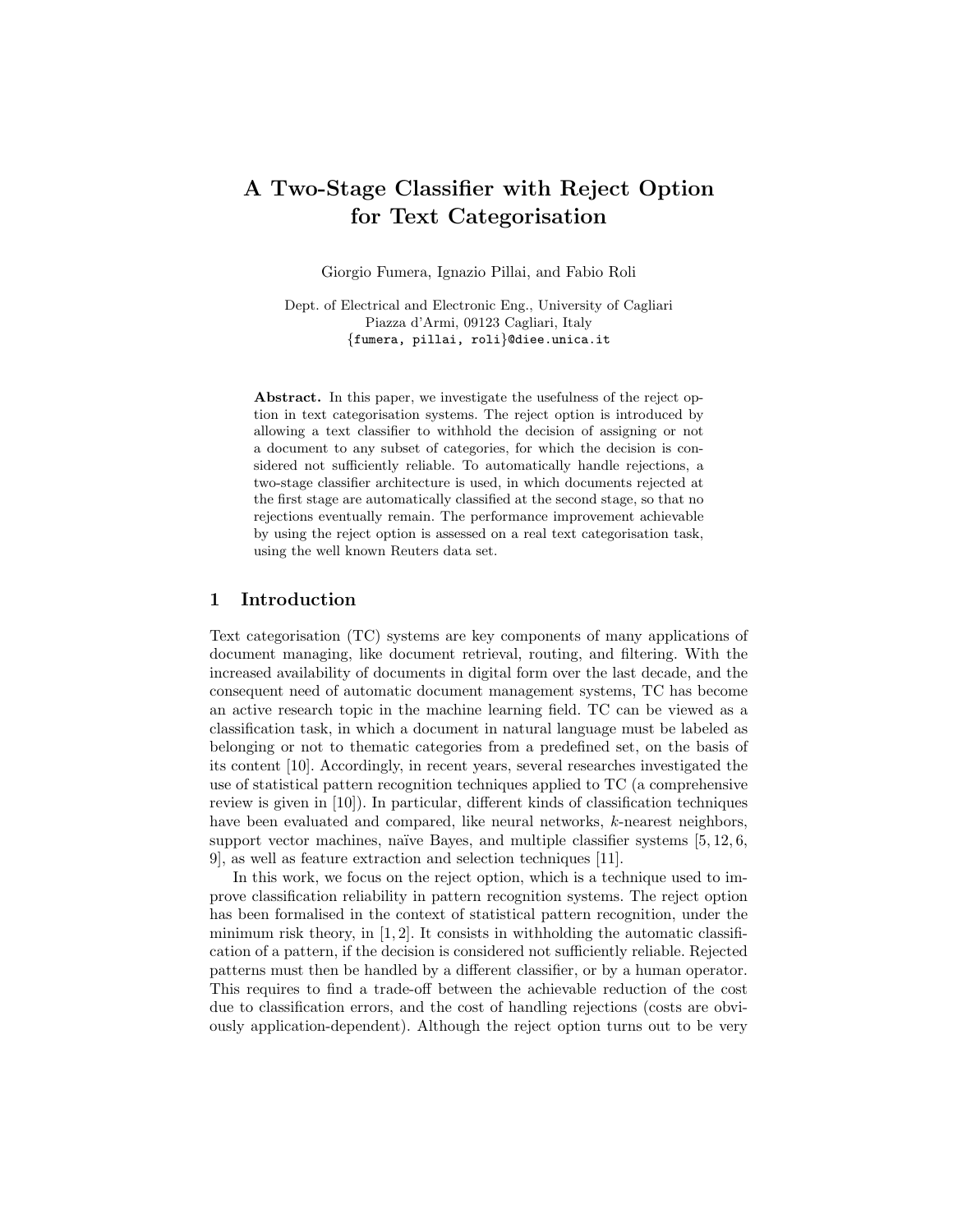#### 2 Giorgio Fumera, Ignazio Pillai, and Fabio Roli

useful in many pattern recognition systems, its use in TC systems has not been considered in the literature so far.

In a previous work, summarised in Sect. 3, we investigated how the reject option can be implemented in a TC system, and whether it can improve its reliability [3]. We implemented the reject option by allowing a text classifier to reject any subset of category assignments, for a given document. Using three different kind of classifiers (neural networks, k-nearest neighbors and support vector machines), we experimentally observed remarkable performance improvements, at the expense of small rates of rejected assignments. However, the rejected category assignments turned out to be spread across a large fraction of documents, making it impractical to handle them manually.

In this paper, we investigate whether the documents with rejected category assignments can be automatically handled. To this aim, we implement a twostage classifier, based on the multi-stage architecture defined in [8] for pattern recognition systems. In our classifier, described in Sect. 4, documents can be either classified or rejected at the first stage. All the documents rejected at the first stage are then classified at the second stage, so that no rejections eventually remain. The effectiveness of this approach is evaluated by preliminary experiments carried out on the well known Reuters data set. The experimental results are presented in Sect. 5.

# 2 Text Categorisation

In TC systems, a document is typically represented as a vector of weights  $d = (w_1, \ldots, w_T)$ , where each  $w_k$  is associated to one of the T words that occur in training documents (bag of words approach). Weights can be computed in several ways, and are usually related to the frequency of the corresponding words, both in the document and in the whole training set [10]. While traditional classification problems are single-label, TC is a multi-label problem, i.e. each document can belong to any subset of C predefined categories  $c_1, \ldots, c_C$ . Given an input document d, a text classifier usually provides a score  $s_i$  for each category  $c_i$ , denoting the likelihood that d belongs to  $c_i$ . Several strategies can then be used to decide which categories d should be assigned to, given the scores. One of the most used strategies consists in determining a threshold  $\tau_i$  for each  $c_i$ , after the training phase of the classifier, using a separate validation set. In the classification phase, each score is compared with the corresponding threshold: if  $s_i \geq \tau_i$   $(s_i < \tau_i)$ , then d is labeled as (not) belonging to  $c_i$  [13, 10]. For instance, if neural networks are used as base classifiers, C output units can be used, each one related to one category, and their output values are taken as the scores  $s_i$ . Instead, the k-nearest neighbors (k-NN) classifier is implemented by first retrieving the  $k$  training documents most similar to an input document  $d$ . The similarity between two documents  $d$  and  $d'$  is computed using the cosine measure  $\frac{d^{\mathrm{T}} \cdot d'}{\|d\| \cdot \|d\|}$  $\frac{d^4 \cdot d}{\|d\| \cdot \|d'\|}$ . Then, the score  $s_i$  for each category  $c_i$  is computed as the sum of the similarity measures between  $d$  and the training documents belonging to  $c_i$ , among the k nearest neighbors of  $d$  [10].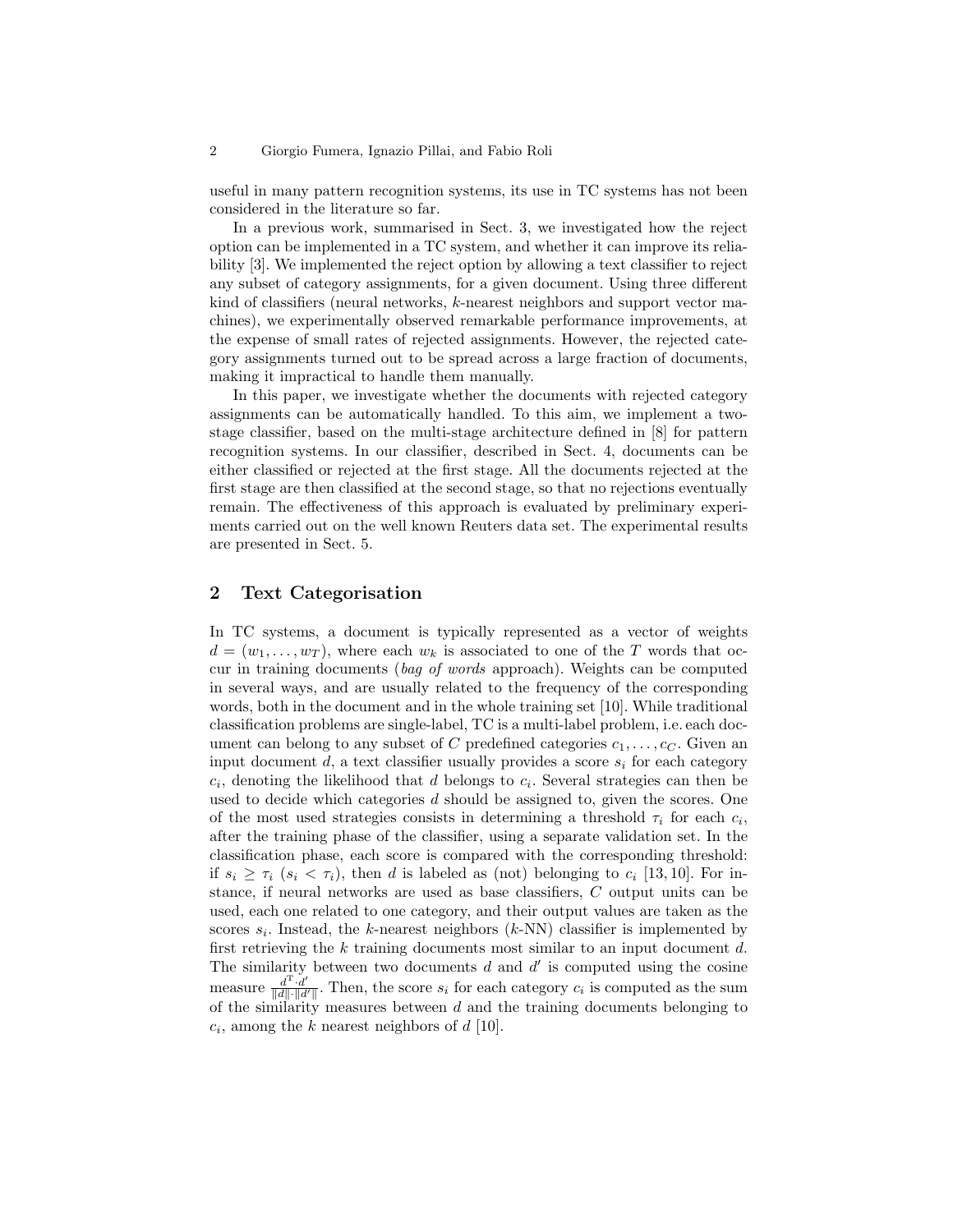The performance measures used in TC are based on precision and recall, derived from the field of information retrieval. Precision  $\pi_i$ , for the *i*-th category, is defined as the fraction of documents that belong to  $c_i$ , among the ones that are assigned to  $c_i$  by the classifier. Recall  $\rho_i$  is defined as the fraction of documents that are correctly assigned by the classifier to  $c_i$ , among the ones that belong to  $c_i$ . Denoting with  $TP_i$  (True Positive) and  $FP_i$  (False Positive) the number of documents, out of a given set, correctly and erroneously labeled as belonging to  $c_i$  by the classifier, and with  $FN_i$  (False Negative) the number of documents erroneously labeled as not belonging to  $c_i$ , we have:

$$
\pi_i = \frac{TP_i}{TP_i + FP_i}, \quad \rho_i = \frac{TP_i}{TP_i + FN_i} \tag{1}
$$

A global performance measure over all categories can be obtained either by micro- or macro-averaging the above category-related values, depending on application requirements. Micro- and macro-averaged values are defined respectively as follows:

$$
\pi^{\mu} = \frac{\sum_{i=1}^{C} TP_i}{\sum_{i=1}^{C} (TP_i + FP_i)}, \quad \rho^{\mu} = \frac{\sum_{i=1}^{C} TP_i}{\sum_{i=1}^{C} (TP_i + FN_i)}, \quad (2)
$$

$$
\pi^{\mathcal{M}} = \frac{1}{C} \sum_{i=1}^{C} \pi_i, \quad \rho^{\mathcal{M}} = \frac{1}{C} \sum_{i=1}^{C} \rho_i \quad .
$$
 (3)

The values of precision and recall lie in the range  $[0, 1]$ , and are not independent on each other: by using different classifier parameters (for instance, different thresholds  $\tau_i$ ) higher values of precision can be achieved at the expense of a lower recall, and vice-versa. Often, the combined measure  $F_1$  is used, defined as the harmonic mean of precision and recall:  $F_1^{\mu} = \frac{2\pi^{\mu} \rho^{\mu}}{\pi^{\mu} + \rho^{\mu}}, \quad F_1^{\text{M}} = \frac{1}{C} \sum_{i=1}^{C}$  $\frac{2\pi_i^{\mathrm{M}}\rho_i^{\mathrm{M}}}{\pi_i^{\mathrm{M}}+\rho_i^{\mathrm{M}}}.$ Also the  $F_1$  measure takes on values in the range  $[0, 1]$ .

#### 3 Text Categorisation with Reject Option

For single-label classification problems, the meaning of rejecting a pattern is usually to withhold automatically deciding the class to which it should be assigned [1, 2, 8]. The human operator (or the classifier) that handles rejections has thus to decide among the whole set of classes. A slightly different approach was used in [4]: a pattern can be automatically labeled as not belonging to any subset of classes, while it is rejected only by the remaining classes. Accordingly, the final decision should be taken among the latter classes only. Anyway, a rejected pattern must be assigned to only one class. To the best of our knowledge, the concept of rejecton has not been extended so far to multi-label problems.

Taking into account that multi-label TC problems involving C categories are usually viewed as C independent two-class problems (each one consisting in deciding whether a document should be assigned or not to the corresponding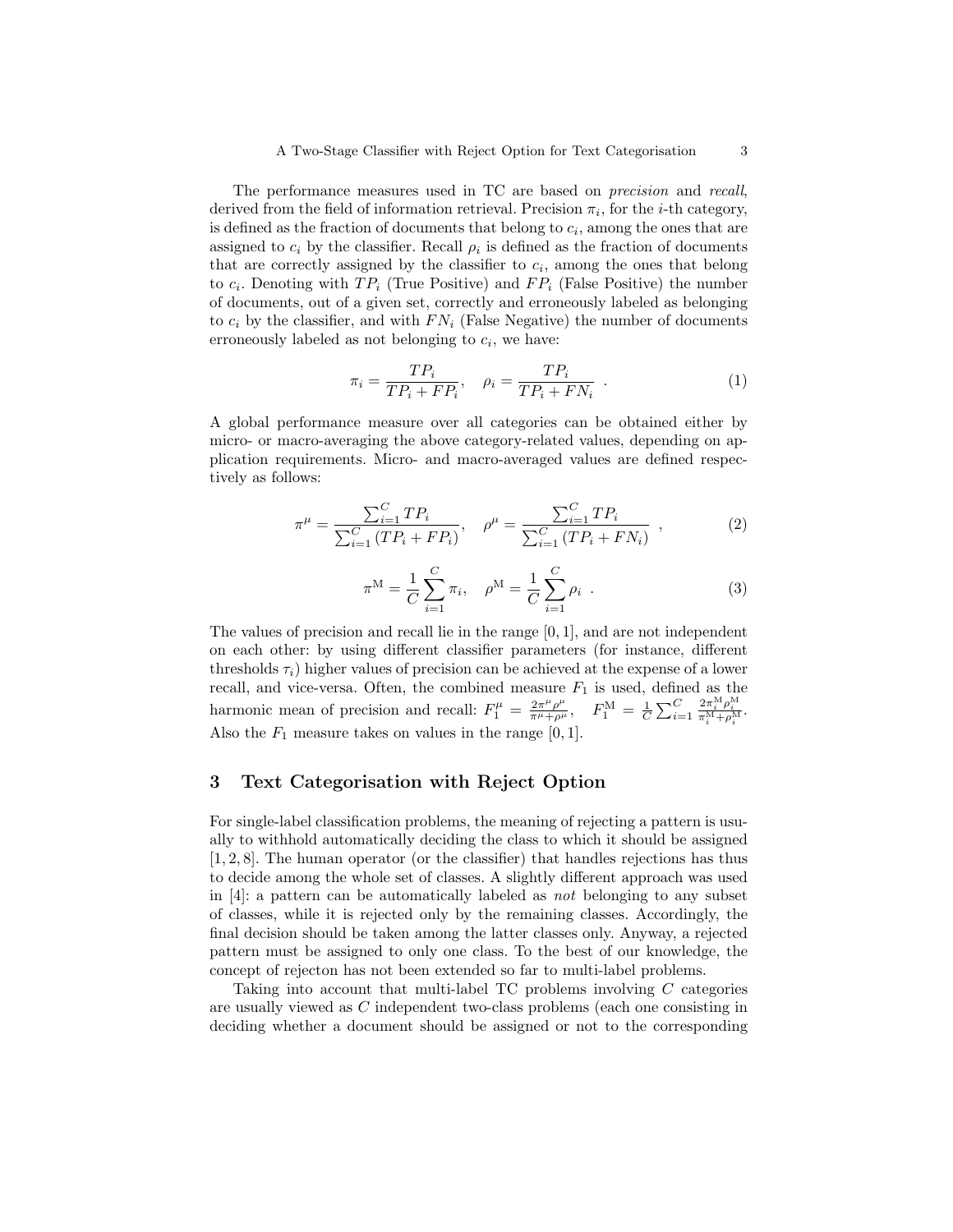category), in [3] we proposed to implement the reject option as follows: given a document  $d$ , a text classifier can automatically label  $d$  as belonging or not to any subset of the  $C$  categories, while it rejects  $d$  from the remaining categories, i.e. no decision is taken about these latter categories. Using the decision strategy without reject option, based on category-related thresholds  $\tau_i$  (see Sect. 2), we experimentally found that the distribution of the scores  $s_i$  corresponding to incorrect category assignments, was peaked around the threshold  $\tau_i$ . In other words, for any given category  $c_i$ , lower values of  $|s_i - \tau_i|$  correspond to less reliable decisions. Accordingly, to implement the reject option as described above, we used two threshold values for each category  $c_i$ ,  $\tau_{\text{L}_i}$  and  $\tau_{\text{H}_i}$  (with  $\tau_{\text{L}_i} \leq \tau_{\text{H}_i}$ ), and the following decision strategy:

if 
$$
s_i \leq \tau_{L_i}
$$
, then *d* is labeled as not belonging to  $c_i$ ;  
if  $\tau_{L_i} < s_i < \tau_{H_i}$ , then *d* is rejected from category  $c_i$ ;  
if  $s_i \geq \tau_{H_i}$ , then *d* is labeled as belonging to  $c_i$ . (4)

As the thresholds  $\tau_i$  for the case without reject option, also the thresholds  $\tau_{\text{L}_i}, \tau_{\text{H}_i}, i = 1, \ldots, C$ , should be computed after the training phase of the classifier, on a separate validation set, by maximising the chosen performance measure. However, defining a performance measure for a TC problem with reject option is not straightforward. The measure typically used in statistical pattern recognition is the expected value (named expected risk), of the classification cost of a pattern, for a given decision rule. Different costs are defined for correctly classified patterns and for misclassified ones. When the reject option is used, it is straightforward to take into account the costs of rejections in the definition of the expected risk. In this case, it turns out that minimising the expected risk is equivalent to finding the best trade-off between the misclassification and rejection rates, depending on the corresponding costs [1, 2]. Instead, for TC problems, the precision and recall measures are not based on classification costs. It is thus not straightforward to generalise them to take into account the costs of rejections. Moreover, even defining the cost of rejections is not easy, since they are strongly application-dependent: in general, the cost for manually handling a document with some rejected category assignments could depend both on the time required by a person to read that document, and on the number of rejected assignments.

Nevertheless, when the reject option in a TC system is implemented as described above, it still makes sense to evaluate the performance through the same measures used without reject option, based on precision and recall, provided that the rejected category assignments are not taken into account when computing  $TP_i$ ,  $FP_i$  and  $FN_i$  in (1) and (2). Such measure should be considered together with a measure related to the cost of documents with rejected assignments. Given the above difficulties in defining the cost of rejections, in [3] we chose to consider simply the rate of rejected decisions, i.e. the percentage of re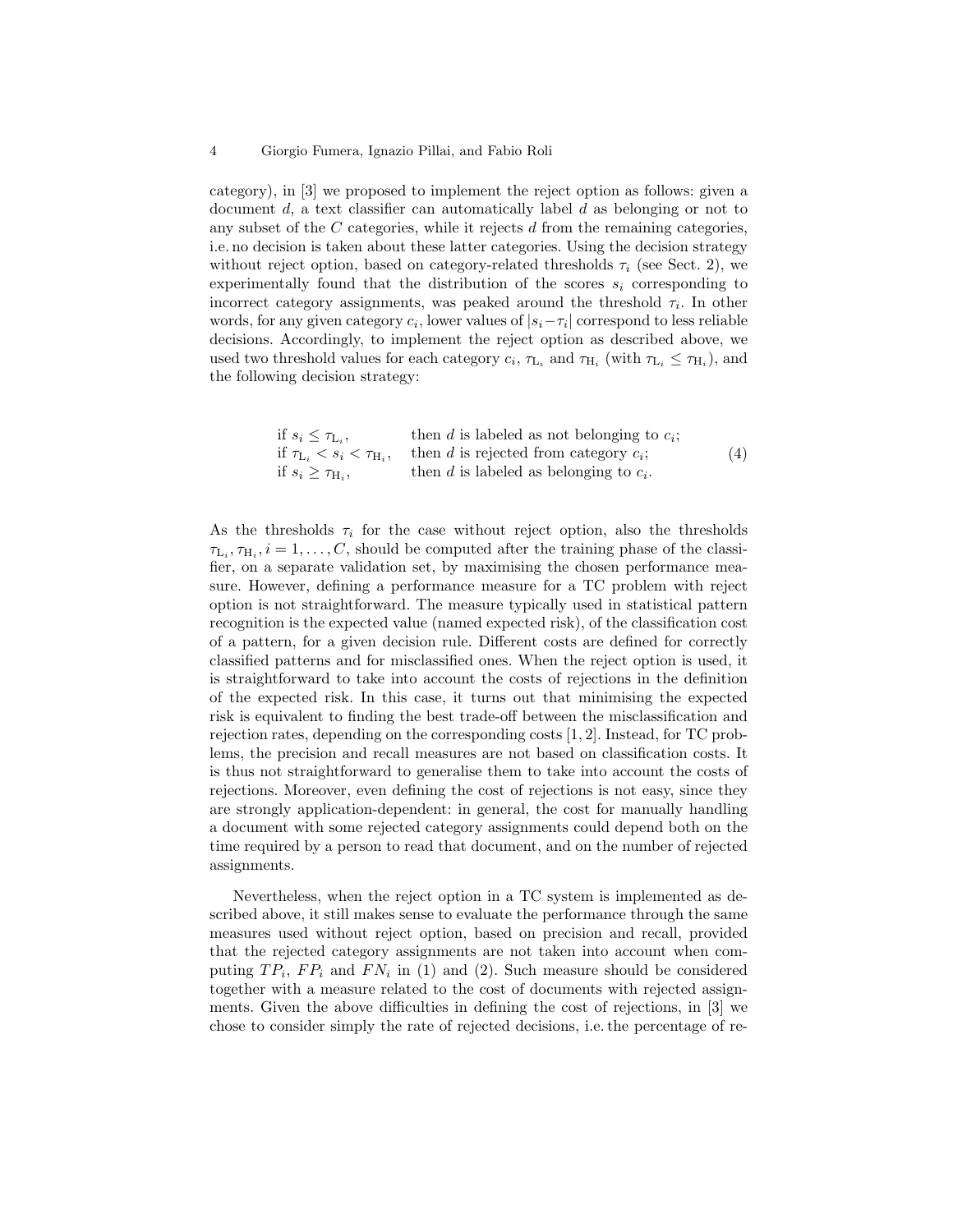jected category assignments over all test documents,<sup>1</sup> which will be denoted in the following as the "reject rate".

In [3], we experimentally evaluated the effectiveness of such implementation of the reject option, on the well known Reuters data set. We used neural networks, k-nearest neighbors and support vector machines as base classifiers. We considered all the main performance measures, i.e. the precision-recall curve and the  $F_1$  measure, both micro- and macro-averaged. The  $C$  pairs of threshold values  $\tau_{\text{L}_i}, \tau_{\text{H}_i}, i = 1, \dots, C$ , were computed by maximising the considered performance measure, while keeping the reject rate below a predefined value. Values of the reject rate in the range [0, 0.15] were considered. For all the classifiers and all the performance measures considered, we found remarkable performance improvements, at the expense of small values of the reject rate. For instance, using the neural network classifier, the values of  $F_1^{\text{M}}$  increased from 0.39 to 0.47, as the reject rate increased from 0 to 0.03 (i.e. up to 3% of the total category assignments were rejected for test documents), while  $F_1^{\mu}$  increased from 0.83 to 0.94, as the reject rate increased from 0 to 0.04. However, the analysis of these results showed that such performance improvements were always achieved by rejecting a small number of category assignments from a large fraction of documents. In particular, for most documents (50% to 75% of all test documents, depending on the reject rate) only one category assignment was rejected. Moreover, the number of documents with  $n$  rejected assignments decreased for increasing  $n$ . This could be a serious problem from the practical viewpoint, if documents with rejected assignments are manually handled, and if the cost of handling them depends mainly on the time required by a person to read a document, rather than on the number of rejected assignments. In this case, handling a single document rejected from ten categories could be much faster than handling ten documents, each rejected from one category, even if the number of rejected assignments is the same. It is worth noting that TC tasks involve usually several dozen categories (in the version of the Reuters data set we used,  $C = 90$ ).

In conclusion, although we found that the reject option can lead to remarkable performance improvements at the expense of a small percentage of rejected category assignments, it turned out that such rejections are spread across a large fraction of documents: handling them manually is thus likely to be impractical for real applications. A possible solution to this problem is to automatically handle the documents with rejected category assignments, through the use of a second-stage classifier. This approach is investigated in the rest of this paper.

# 4 A Two-Stage Classifier with Reject Option

For pattern recognition applications in which a rejection is not acceptable as a final result, a multi-stage classifier architecture was proposed in [8] to automatically treating the rejects. At all stages, but the last one, a pattern can be either classified or rejected. Rejected patterns are fed into the next stage. At the final

<sup>&</sup>lt;sup>1</sup> Given D documents and C categories, the total number of category assignments is  $D \cdot C$ .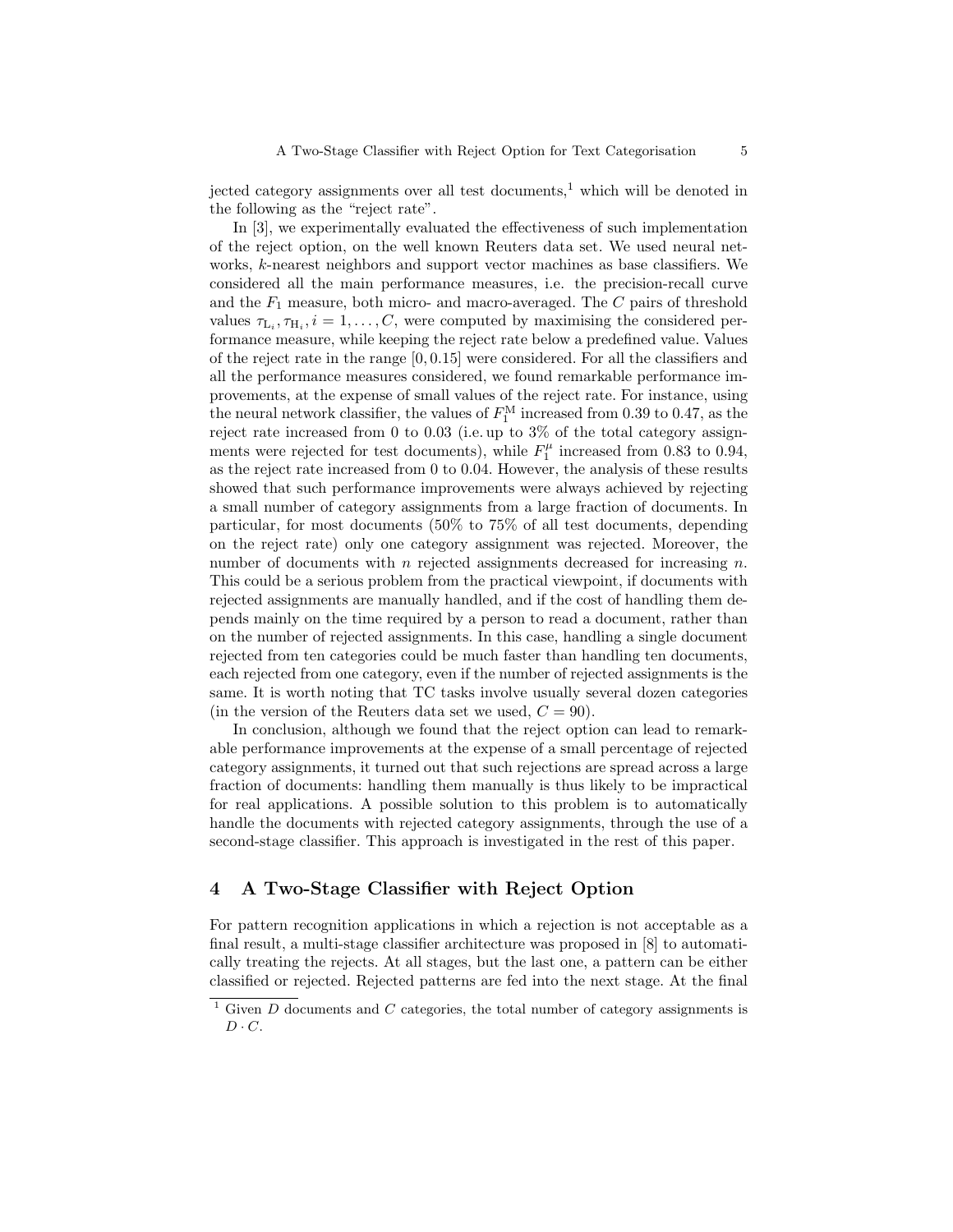stage, a decision is taken in any case, so that no rejections eventually remain. The rationale is that each stage should use more informative, and thus more costly measurements than the previous stage. An interesting implementation of such approach has been recently proposed in [7]: a "global" and fast neural network classifier is used at the first stage, followed by a "local" and slower nearest neighbor classifier at the second stage. To speed up the response time of the second stage, it is trained on a subset of the training patterns of the first stage. More precisely, only patterns rejected at the first stage (possibly using a narrower rejection criterion) are used. Moreover, when a test pattern is rejected at the first stage, the second stage decides only among the top- $h$  ranking classes returned by the first stage, using only the training patterns belonging to such classes. In this work, we chose to investigate the two-stage approach proposed in [7], after modifying it to fit the characteristics of a multi-label problem. This approach was implemented as follows.

Let C denotes the set of all categories  $\{c_1, \ldots, c_C\}$ , and T' the training set of the first stage classifier. The decision thresholds, that in the following will be denoted as  $\tau'_{L_i}, \tau'_{H_i}, i = 1, \ldots, C$ , are computed using a separate validation set  $V'$ , by maximising the chosen performance measure, while keeping the reject rate below a predefined value  $r'$ , and also enforcing that the fraction of documents rejected from each category does not exceed  $r'$ . The algorithms we used are described in [3]. In the classification phase, each document is classified according to decision rule (4), using the scores  $s_i'$  provided by the first stage classifier, and the thresholds  $\tau'_{\text{L}_i}, \tau'_{\text{H}_i}$ . For rejected categories, the final decision is taken by the second stage, that we implemented as a modified  $k$ -NN classifier.

The training set of the second stage classifier is  $T'' = \bigcup_{i=1}^{C} T''_i$ , where  $T''_i$ is the subset of documents of  $T'$ , for which the decision for category  $c_i$  was rejected at the first stage, using a narrower rejection criterion, i.e. using a new set of thresholds  $\tau''_{L_i}, \tau''_{H_i}$ , such that  $\tau''_{L_i} \leq \tau'_{L_i}$ , and  $\tau''_{H_i} \geq \tau'_{H_i}, i = 1, \ldots, C$ . Such thresholds are computed starting from the values of  $\tau'_{L_i}, \tau'_{H_i}$ , and imposing that exactly a fraction  $r'' \geq r'$  of documents of T' are rejected from each category, at the first stage. In other words, we require that  $|T''_i| = r'' \cdot |T'|$ . Note that, in general,  $T''_i \cap T''_j \neq \emptyset$ , since a document can be rejected from more than one category. The validation set  $V''$  of the second stage is obtained from  $V'$ analogously.

Now, let  $\mathbb{C}_{R}(d) \subseteq \mathbb{C}$  denotes the set of categories for which the decision has been rejected at the first stage, for a given test document d. For each category  $c_i \in \mathbb{C}_{\mathcal{R}}(d)$ , the final decision is taken at the second stage by first computing a score  $s_i''$ , and then comparing it with a single threshold  $\tau_i''$ : if  $s_i'' \geq \tau_i''$   $(s_i'' < \tau_i'')$ , then  $d$  is labeled as (not) belonging to  $c_i$ . The score  $s_i$  is computed as follows. Let  $T''_i(d)$  denotes the documents that belong to category  $c_i$ , among the k documents of  $T''_i$  nearest to d, according to the cosine similarity measure described in Sect. 2. The score  $s_i''$  for  $d$  is computed as the sum of the similarity measures between d and all the documents in  $T''_i(d)$ . The thresholds  $\tau''_i$ ,  $i = 1, \ldots, C$ , are computed on the validation set  $V''$ , by maximising the same performance measure used at the first stage. We point out that this is a modified version of the  $k$ -NN classifier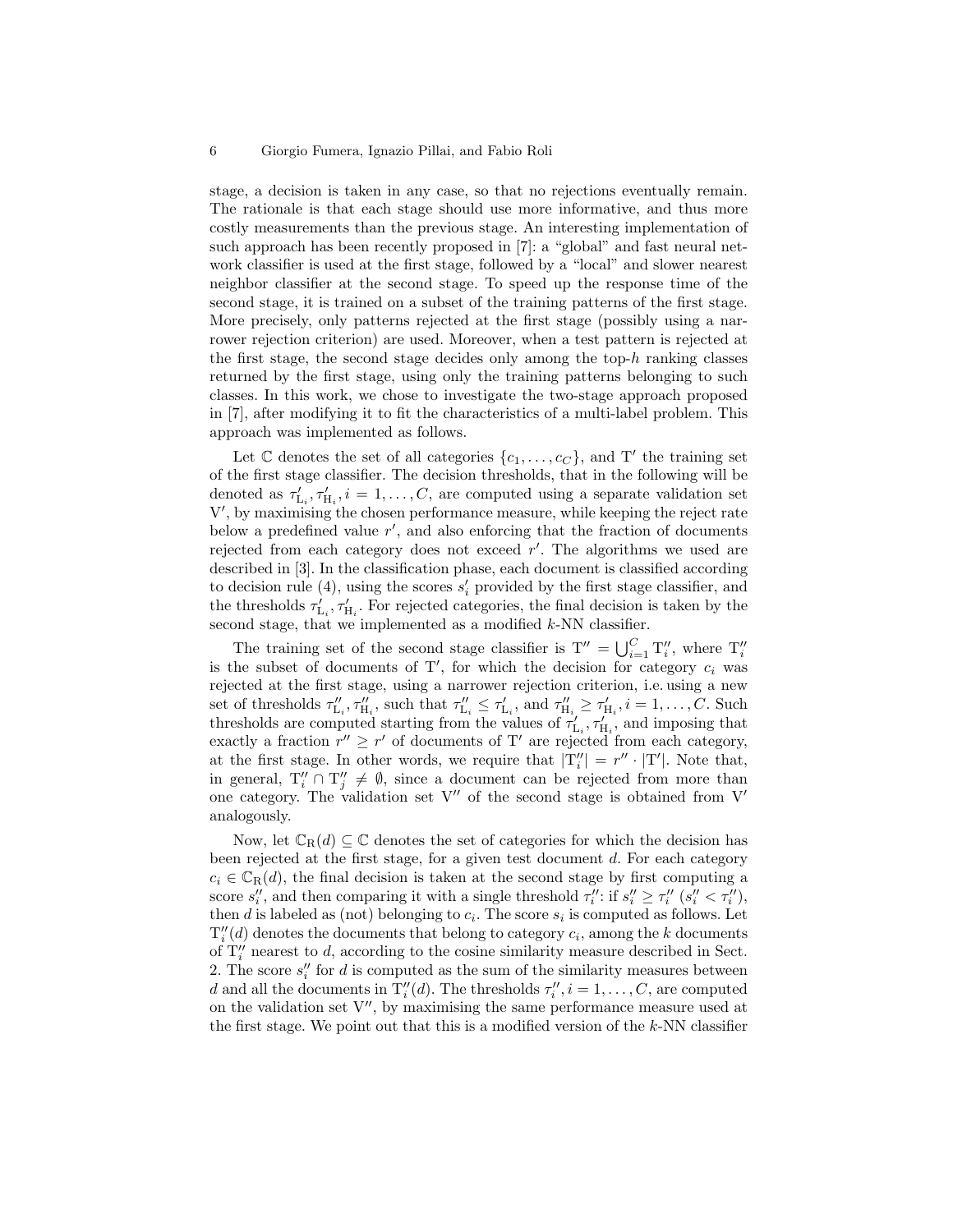described in Sect. 2: indeed, the score for each category is computed using a different subset of the training set, instead of using the whole training set.

It is worth noting that this approach does not require to modify the performance measures based on precision and recall, to take into account the cost of rejections, since rejections are automatically handled. Instead, it could be necessary to find a trade-off between the achievable performance improvement, and the increased computational complexity of the two-stage architecture. This issue is discussed in the next section.

#### 5 Experimental Results

In this section, we present the results of a first set of experiments aimed at evaluating whether the performance of a TC system can be improved using the two-stage classifier with reject option described in Sect. 4. The experiments have been carried out on the Reuters-21578 data set ("Mod-Apté" version), a standard benchmark for TC systems [10]. This data set consists of newswire stories classified under categories related to economics. After discarding unlabeled documents, and retaining only categories with at least one document both in the training set and in the test set, we obtained 7,769 training documents and 3,019 test documents belonging to  $C = 90$  categories, with a vocabulary (extracted from the training set) of  $T = 16,635$  words, after stemming and stopword removal. We represented each document using the bag of words approach. The weights were computed using the well known TF-IDF strategy [10]. The 75% of documents of the original training set, randomly extracted, were used as the training set for the first stage classifier,  $T'$ , while the remaining documents were used as validation set V'. Feature selection was performed on the training set, using the Information Gain criterion [10]. For these experiments, we used two different classifiers at the first stage: a multi-layer perceptron neural network (MLP), and a Naïve Bayes classifier (NB). For the MLP classifier, we used a number of input units equal to the number of document weights, and one output unit for each category. The MLP was trained with the standard backpropagation algorithm. The number of hidden neurons and of features (weights) was determined using the validation set, and was set respectively to 50 and 1,000. For the NB classifier, the number of features was set to 250. For the k-NN classifier at the second stage, we used  $2,500$  features, and a value of  $k$  equal to 10.

In Table 1 we report the first results obtained using the micro- and macroaveraged  $F_1$  performance measures. The reported values of  $F_1$  refer to the test set, and are average values over ten runs of the experiments, carried out using ten randomly generated training sets T'. We considered two values of the reject rate  $r'$ , 0.05 and 0.10, and three different values of  $r''$  (see Table 1), to evaluate the effect of different sizes of the training and validation sets at the second stage. The first row of Table 1, shows the  $F_1$  values obtained by the first stage classifier without the reject option  $(r' = r'' = 0)$ . The results obtained using the MLP and NB classifier at the first stage are reported respectively in columns "MLP+ $k$ -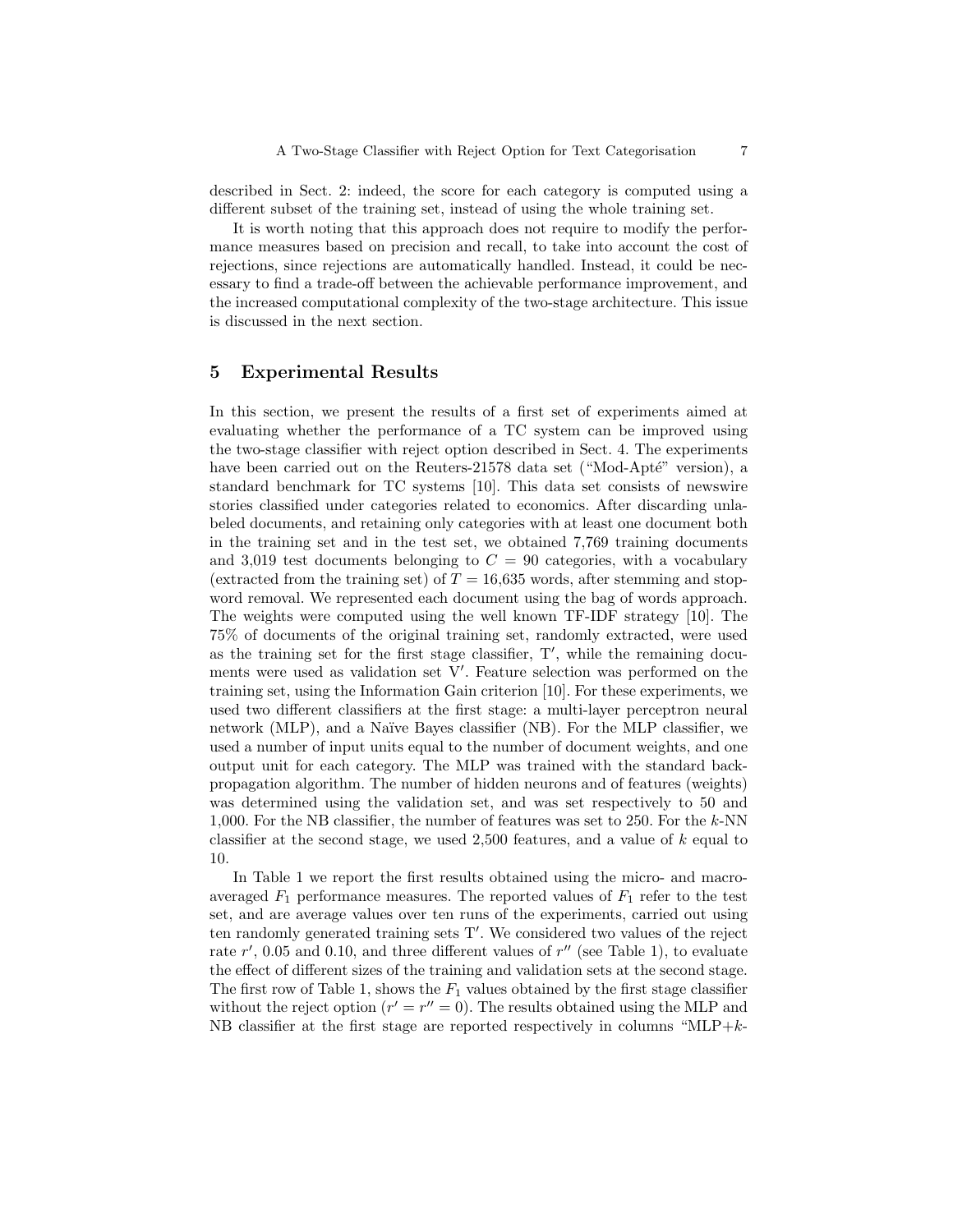**Table 1.** Average test set micro- and macro-averaged  $F_1$  values, obtained by two-stage classifiers with reject option (columns "MLP+ $k$ -NN", "MLP+ $k$ -NN<sup>\*"</sup> and "NB+ $k$ - $NN''$ , and by a standard k-NN classifier without reject option (column "k-NN"). The reject rate on the test set  $(r')$  is reported in the first column

| reject rates         |               | $k$ -NN             |             |                                                             |               | $ MLP+k-NN MLP+k-NN^* NB+k-NN$               |             |                             |
|----------------------|---------------|---------------------|-------------|-------------------------------------------------------------|---------------|----------------------------------------------|-------------|-----------------------------|
| r'<br>r''            | $F^{\mu}_{i}$ | $F_{\rm 1}^{\rm M}$ | $ F^{\mu} $ | $\overline{F^{\mathrm{M}}_{\mathrm{1}}}$                    | $F^{\mu}_{i}$ | $F_{\text{\tiny 1}}^{\overline{\mathrm{M}}}$ | $F^{\mu}$   | $F_1^{\overline{\text{M}}}$ |
| $\Omega$<br>$\Omega$ |               |                     |             | $\parallel$ 0.820 0.532 0.846 0.447 $\parallel$ 0.843 0.395 |               |                                              | 0.700 0.214 |                             |
| $0.05\ 0.05$         |               |                     |             | 0.842 0.468 0.822 0.445                                     |               |                                              | 0.722 0.195 |                             |
| 0.050.10             |               |                     |             | 0.853 0.474 0.824 0.450                                     |               |                                              | 0.752 0.355 |                             |
| $0.05\;0.15$         |               |                     |             | 0.856 0.474  0.819 0.450                                    |               |                                              | 0.753 0.356 |                             |
| $0.10\ 0.10$         |               |                     |             | $ 0.848\;0.474\; 0.824\;0.462$                              |               |                                              | 0.738 0.345 |                             |
| $0.10\ 0.15$         |               |                     |             | 0.853 0.479 0.821 0.463                                     |               |                                              | 0.786 0.430 |                             |
| $0.10\ 0.20$         |               |                     |             | 0.854 0.481 0.816 0.463                                     |               |                                              | 0.825 0.456 |                             |

 $NN^{\prime\prime}$ , and " $NB+k$ -NN". For comparison, we also show the results achieved using a standard k-NN classifier at the second stage, trained using the same training set of the MLP at first stage ("MLP+k-NN<sup>\*")</sup>, and a single standard k-NN classifier without the reject option ("k-NN"). For the two-stage classifier implemented as described in Sect. 4, the use of the reject option lead to an increase of the micro-averaged  $F_1$  from 0.846 to 0.854 (using an MLP at the first stage), and from 0.700 to 0.825 (NB at the first stage). The macro-averaged  $F_1$  increased from from 0.447 to 0.481 (MLP), and from 0.214 to 0.456 (NB). In particular, although the performance of the NB classifier without the reject option was quite poor when using the micro-averaged  $F_1$ , the reject option lead to a percentage improvement greater than 200%.

As one can expect, for the same value of the reject rate  $r'$ , higher improvements are achieved using a larger training set at the second stage (i.e., higher values of  $r''$ ). In particular, for small values of  $r''$ , the values of  $F_1$  can decrease with respect to the case without reject option. This can be due to the small size of the training and validation sets of the second stage.

It is interesting to note that, in some cases, the two-stage classifier with the reject option outperformed the standard  $k$ -NN classifier without the reject option. This happened for the micro-averaged  $F_1$ , when a MLP was used at the first stage, and also for the NB classifier, but only for the highest values of  $r'$ and  $r''$ . Moreover, using a standard  $k$ -NN classifier at the second stage, with the same training set of the first stage (" $MLP+k-NN^*$ "), always lead to a worse performance than that achieved implementing the second stage as in Sect. 4  $("MLP+k-NN")$ .

Finally, we point out that the performance obtained using the two-stage classifier, on the whole test set, was worse than that achieved by the first stage on only the accepted category assignments. For instance, for the MLP classifier at the first stage, such improvement was about 0.08 for both the micro- and macroaveraged  $F_1$ , for a reject rate  $r' = 0.10$ . This is not surprising, since, obviously, not all rejected category assignments are turned into correct assignments by the